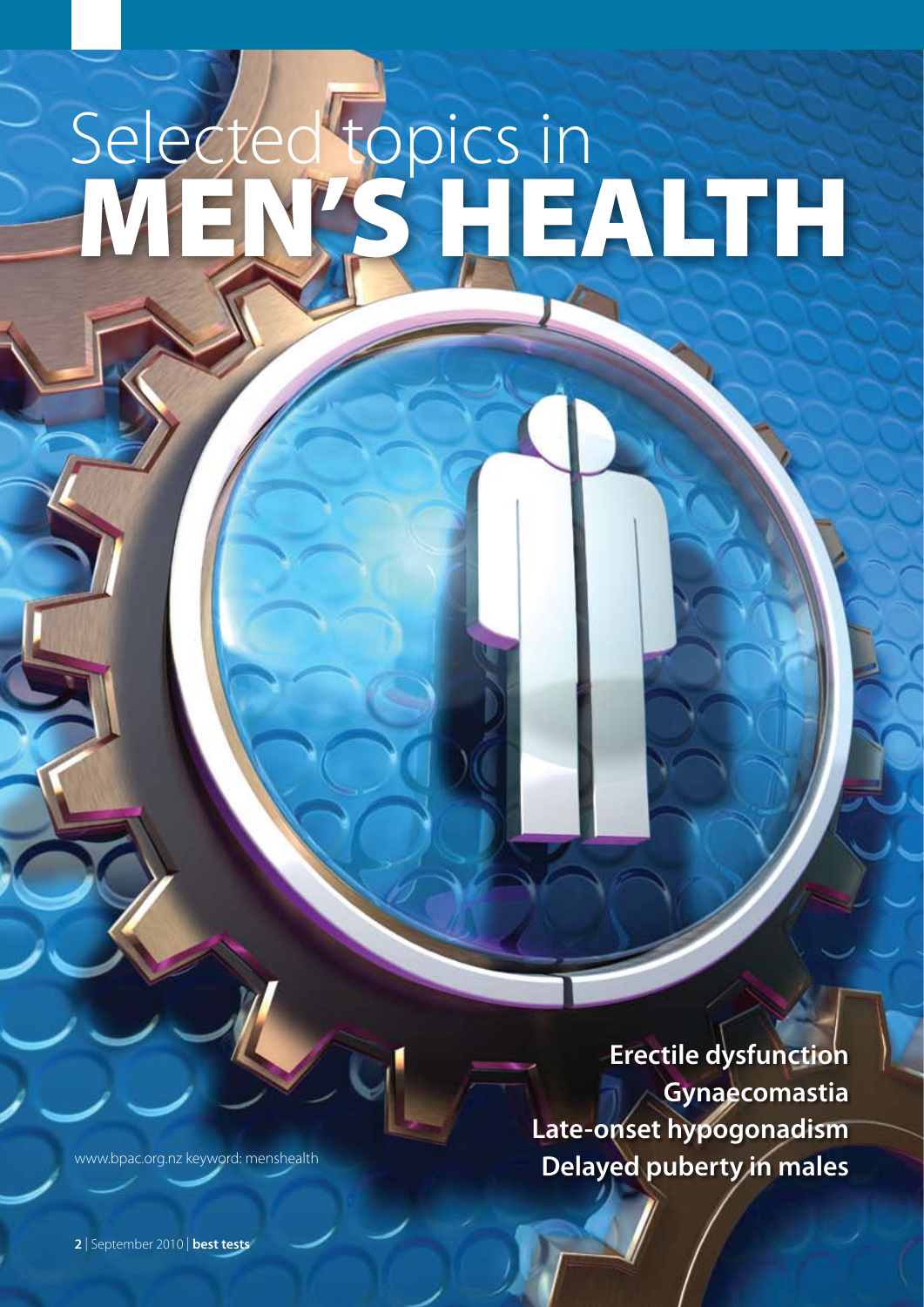# **Erectile dysfunction**

Erectile dysfunction (ED) can be defined as the persistent inability to achieve or maintain penile erection sufficient for satisfactory sexual performance. Evaluation and consideration of treatment are indicated when ED persists for at least three months.

The prevalence of ED increases with age.<sup>1</sup> The Massachusetts Male Aging Study was the first major epidemiological investigation of ED and one of the largest population-based studies in this field to date. It was estimated that 52% of non-institutionalised men aged between 40 and 70 years, had some degree of ED – 17% minimal, 25% moderate and 10% complete.2

#### **Causes: organic or psychogenic**

ED may result from organic or psychogenic causes (or components of both). Even in men with an obvious organic cause, there are psychological factors that may play a role in either exacerbating or sustaining the condition.

There is much variation among men with ED in the way they present, in terms of severity of the disorder and associated co-morbidities.1

Men with an organic cause for their ED usually present with a gradual onset and the difficulty becomes progressively worse over time.<sup>2</sup>

Conversely, when the cause of ED is psychogenic, it can occur suddenly with a complete and immediate loss of sexual function which may vary with the partner or situation. It may also be difficult to differentiate between ED from organic or psychogenic causes. A useful clinical indicator is that men with psychogenic ED usually continue to experience early morning erections.<sup>1,2</sup>

Most causes of ED were once considered to be psychogenic, but evidence suggests that up to 80% of cases have an organic cause.<sup>1</sup> Organic causes include vasculogenic, neurogenic and hormonal aetiologies (Table 1). Vasculogenic aetiologies represent the largest group, with arterial or inflow disorders being the most common. Abnormalities of venous outflow (corporeal veno-occlusive mechanism) are much less common.

Hormonal dysfunction, contrary to popular opinion, is a rare cause of ED. Hormonal treatment produces little improvement in ED other than in men with severe androgen deficiency. Regardless of the primary aetiology, a psychological component frequently coexists.<sup>3</sup>

#### **Diagnostic evaluation of erectile dysfunction**

When a patient first presents with ED, it is essential to obtain a full history (both medical and sexual) and perform a targeted clinical examination.

A detailed medical history is important as many disorders are associated with ED including hypertension, diabetes mellitus, ischaemic heart disease, dyslipidaemia, chronic kidney disease, hypogonadism, neurological and psychiatric disorders and many chronic illnesses. Genitourinary and rectal surgery, and medicines such

| <b>Organic</b>                                      | Psychogenic              |
|-----------------------------------------------------|--------------------------|
| Vascular disease<br>п                               | Performance anxiety<br>ш |
| Diabetes mellitus<br>п                              | Generalised anxiety<br>ш |
| Medicines e.g. antidepressants, psychotropics,<br>п | Major depression         |
| antihypertensives                                   |                          |
| Cigarette smoking<br>п                              |                          |
| Alcohol<br>п                                        |                          |
| Neurological disorders<br>п                         |                          |
| Severe hypogonadism<br>п                            |                          |
|                                                     |                          |

#### Table 1: Common causes of erectile dysfunction<sup>2</sup>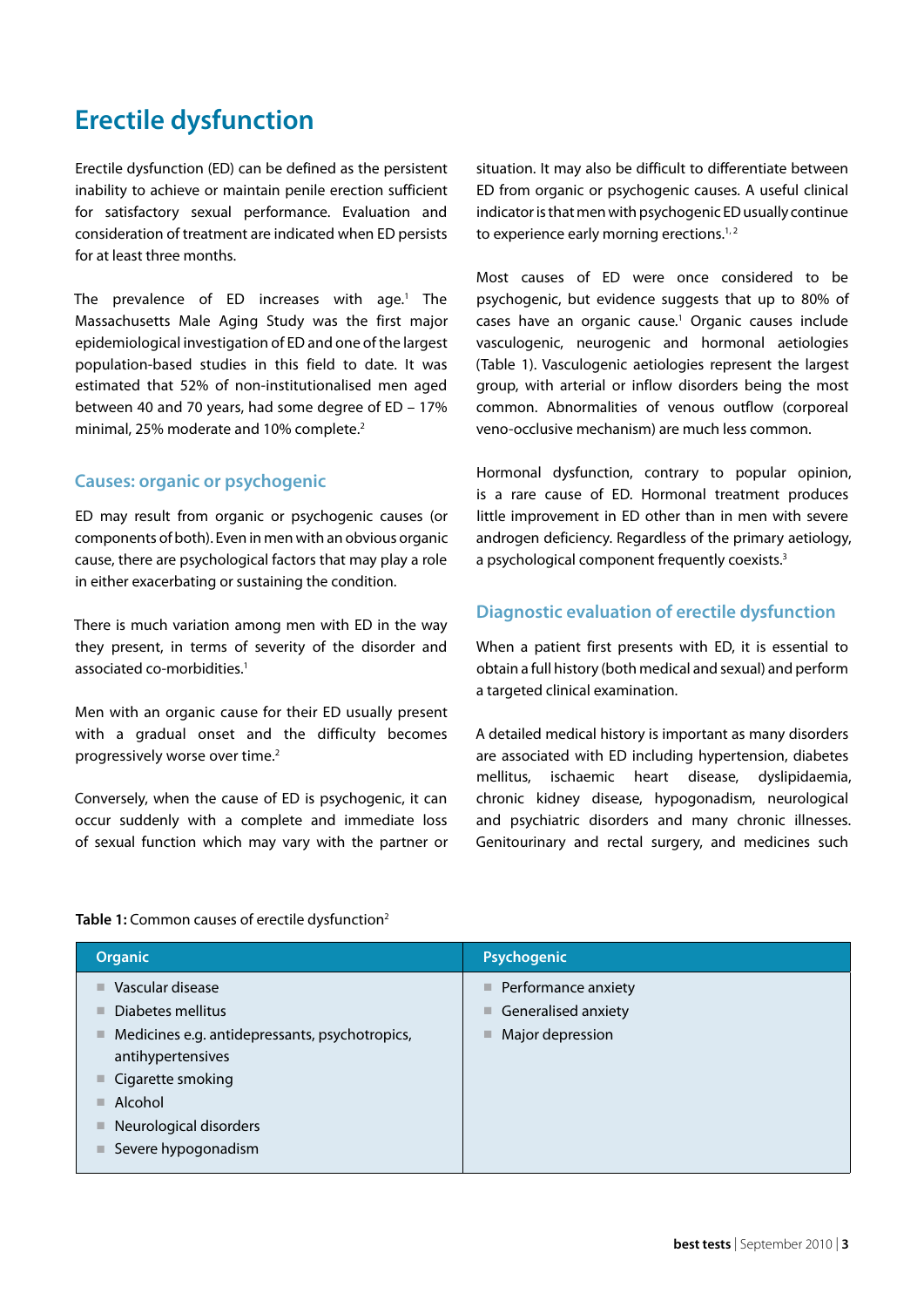as antihypertensive and psychotropic drugs, may also cause ED. Chronic misuse of alcohol, marijuana, codeine, pethidine, methadone or heroin is also associated with a high prevalence of ED.4

Examination should include measurement of blood pressure and evaluation for peripheral vascular disease and diabetes and an assessment for possible hypogonadism (gynaecomastia, reduced androgenic body hair and decreased testicular volume).

#### **Laboratory tests**

There is a lack of consensus regarding the best choice of laboratory tests for the evaluation of patients with ED. Given the association of ED with vascular disease and diabetes, it is recommended that a cardiovascular risk assessment is performed and screening for diabetes is undertaken.

Some guidelines propose measurement of testosterone as part of the initial work up for all cases of  $ED_i^5$ whereas others suggest testosterone measurement is only necessary if the history or clinical examination indicates possible hypogonadism.6 More recently, due to insufficient evidence to determine net benefits and harms, the American College of Physicians announced that it was unable to recommend either for or against routine use of hormonal blood tests or hormonal treatment in

#### **Testosterone replacement**

Testosterone therapy is not usually indicated for ED in men with normal testosterone levels.8

Testosterone replacement is appropriate when a man with ED is diagnosed with hypogonadism. Adverse effects associated with exogenous testosterone therapy include gynaecomastia, increased haematocrit, alterations in lipid profile, hypertension and infertility.

The initiation of testosterone replacement is not a simple issue and requires careful consideration and supervision by a specialist.<sup>9</sup> It is important conditions such as polycythaemia and prostate malignancy are excluded.

the management of patients with  $ED<sup>7</sup>$  (see sidebar). It was recommended that clinicians consider the presence or absence of symptoms of androgen deficiency (decreased libido, fatigue) and of physical findings (reduced androgenic hair, gynaecomastia, testicular atrophy) before measuring hormone levels in individual patients.

## **Gynaecomastia**

Gynaecomastia (GM), a benign enlargement of male breast tissue, is a common condition which indicates an imbalance between free oestrogen and androgen action in the breast tissue. True GM can be distinguished from an accumulation of adipose tissue (lipomastia or pseudogynaecomastia) in which glandular tissue is not palpable. Breast enlargement can also be rarely caused by a primary or secondary breast malignancy. If there is doubt about the cause of GM, further evaluation is required.<sup>10</sup>

There are several situations in which GM occurs physiologically. Transient neonatal GM lasting one to two months is a common phenomenon which occurs in 65–90% of neonates.<sup>10</sup> It is caused by the transplacental passage of maternal oestrogen. GM is also common

during mid to late puberty, when relatively higher levels of oestrogen are produced by the testes and peripheral tissues, before testosterone reaches adult levels. In 95% of cases this resolves within one to two years.<sup>10</sup> As men age, the frequency of GM again increases and is assumed to be related to a fall in free testosterone levels.<sup>10</sup>

In the early stages of the development of GM, the breast tissue is in a "proliferative" stage, but as the ductal system increases, eventually fibrosis develops. GM is generally reversible if managed early, however once GM has evolved to the stage of extensive fibrosis, the process may be irreversible and is unlikely to regress, either spontaneously or with medical therapy.<sup>11</sup>

There are numerous conditions associated with GM (see sidebar). These include disorders which either impair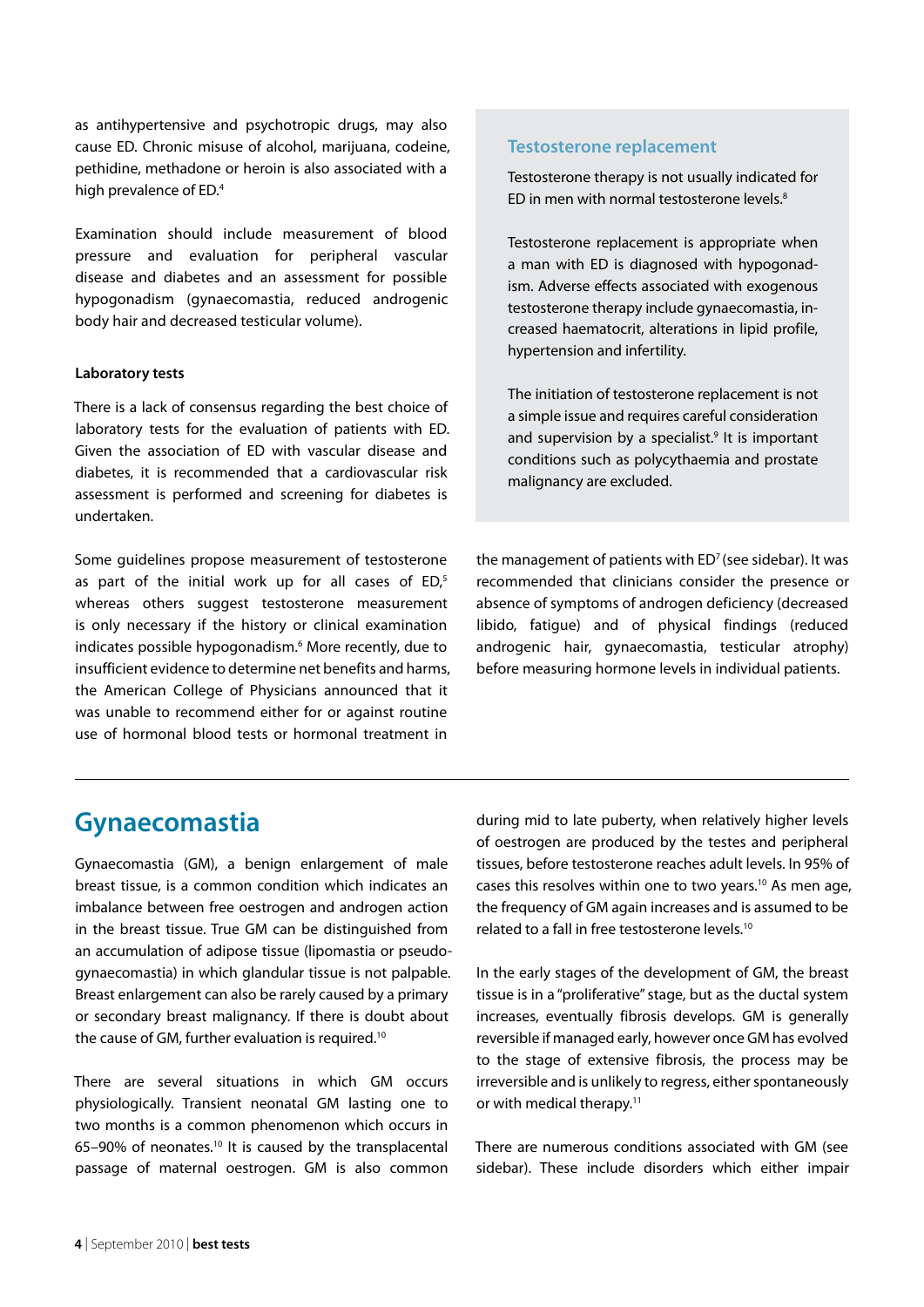androgen production (hypogonadism) or increase oestrogen levels (rare tumours, cirrhosis, thyrotoxicosis). Some medicines can cause gynaecomastia, therefore review of a patients medicine list is important.

A physical examination is useful for differentiating true GM from pseudo-gynaecomastia. In patients with true GM a concentric, rubbery or firm mound of tissue around the nipple-areolar complex can be felt, whereas in patients with pseudo-gynecomastia, this is not found. A hard or firm mass palpable outside the areolar area may suggest the presence of a tumour and further follow-up is recommended.12

#### **Diagnosis of gynaecomastia**

Although laboratory evaluation may be appropriate, abnormalities are not detected in the majority of patients with GM. Endocrine evaluation in adolescent patients, and in adult patients with longstanding fibrotic GM, is contentious.

If an adult male presents with unilateral or bilateral GM that is of acute onset, particularly if tender, and if the patient's history and physical examination do not reveal the cause, then serum testosterone, LH, oestradiol and hCG are usually sufficient. Other tests depend on clinical findings or suspicion.<sup>13</sup>

In older men, GM may be the result of late onset hypogonadism (see below) and measurement of morning testosterone and LH is reasonable. A low testosterone and elevated LH suggests primary testicular failure, whereas a low testosterone with normal or low LH suggests secondary hypogonadism.

## **Estimated prevalence of underlying disease processes in gynaecomastia**

In males seeking medical attention for GM, it is estimated that the prevalence of underyling aetiologies is as follows:10

- **■** Persistent pubertal gynaecomastia 25%
- **■** Medicines 10–25%
- No detectable abnormality 25%
- Cirrhosis or malnutrition 8%
- **■** Primary hypogonadism 8%
- **■** Testicular tumors 3%
- **■** Secondary hypogonadism 2%
- **■** Hyperthyroidism 1.5%
- Chronic renal insufficiency 1%

#### **Referral**

Referral to an endocrinologist should be considered, after initial screening investigations, for any patient with pathological GM which is not related to use of a medicine or another recognised cause (cirrhosis, renal failure, thyrotoxicosis).

Treatment with tamoxifen 20 mg daily for up to three months may be initiated if the GM is of recent onset. This results in regression of GM in up to 80% of patients.10

## **Late-onset hypogonadism**

As healthy men age, the serum concentration of testosterone, particularly free testosterone but also total testosterone, declines by 0.4 – 2.6% per year after the age of 40 years. This results in a total testosterone level that is below the normal laboratory range in approximately 25% of men aged over 70 years and 50% aged over 80 years.

As testosterone levels fall, a variety of physical changes occur, including loss of muscle mass and strength, an accumulation of adipose tissue, reduced bone density and sexual dysfunction. These features are also commonly seen in patients with true androgen deficiency.

#### **Diagnosis of late-onset hypogonadism**

The association between aging-related testosterone reduction and late-onset hypogonadism in men remains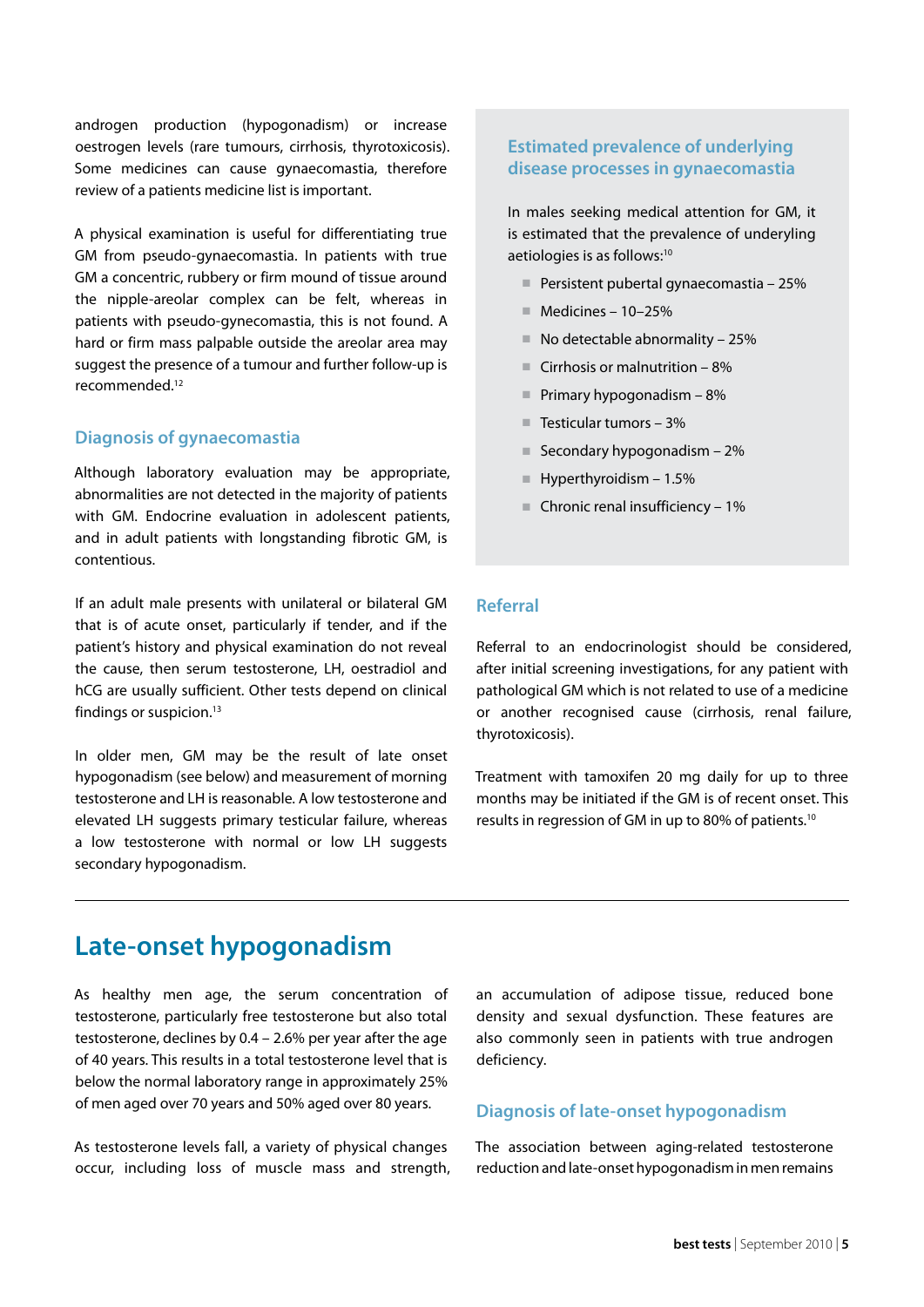a controversial concept due to the high prevalence of hypogonadal symptoms in the aging male population and the non-specific nature of these symptoms.

The issue is further complicated by the impact of a variety of medical conditions on the male gonadal axis, the diurnal variation in testosterone levels (more than one pre-9am sample is essential) and the limitations of available total and free testosterone assays.<sup>13</sup> Androgen deficiency has a broad differential diagnosis, ranging from primary testicular disorders (such as orchitis, chemotherapy, Klinefelter's

syndrome) to central disorders (pituitary tumours, haemochromatosis, diabetes). Appropriate treatment for a patient with an unequivocally low testosterone level may therefore require more than just androgen replacement.

Androgen replacement could be considered in elderly men with clinically significant symptoms of androgen deficiency and low morning total testosterone on more than one occasion. However, there is a lack of consensus from international experts on the thresholds for normal testosterone levels.

# **Delayed puberty in males**

Delayed puberty in males is defined by the absence or incomplete development of secondary sexual characteristics by age 14 years, i.e. the age at which 95% of males have initiated sexual maturation.<sup>15</sup> An increase in testicular size is the first sign of sexual maturation. If there has been some increase in testicular volume then the patient can be reassured that they are likely to progress through puberty normally, although perhaps later than their peers.<sup>15</sup>

Delayed puberty in boys may be due to:

- Functional causes e.g. constitutional delay in puberty, chronic illness, excessive exercise, malnutrition, stress
- Associated pathologies e.g. hypothalamic or pituitary tumours
- Genetic causes e.g. Klinefelter's syndrome

#### **Constitutional delay of puberty**

The most common cause of delayed puberty is constitutional delay in growth and puberty. This diagnosis, as opposed to permanent central hypogonadism, can only be made retrospectively once full sexual maturation has occurred. At the expected time of puberty, the height of males with constitutional growth delay begins to deviate further from the growth curve because of delay in the onset of the pubertal growth spurt. Catch-up growth, onset of puberty and the pubertal growth spurt occur later than average, but result in normal adult stature, sexual development and fertility.15

#### **Evaluation**

For a boy aged under 16 years, watchful waiting should reliably distinguish those with constitutional delay (who will eventually spontaneously progress through puberty) from those with other causes of delayed puberty. A positive family history for constitutional delay of puberty, especially in the father, can be useful for helping to confirm this. Reassessment of the patient may be considered after six months.16

A thorough history should identify nutritional problems, medical illness or excessive exercise. When examining the patient include measurements of height, weight, arm span (see below) and presence of secondary sexual characteristics. Sometimes these features may be present but unnoticed by the patient or family and identifying them can be reassuring. Serial measurements made over one to two years can often be helpful.<sup>15</sup>

An arm span exceeding the height by more than 5 cm suggests delayed epiphyseal closure secondary to hypogonadism (sex steroids are required for epiphyseal closure).

Males with constitutional delay of puberty typically have a delayed bone age, indicating residual growth potential. An x-ray of the left wrist and hand to evaluate bone age may be obtained.15